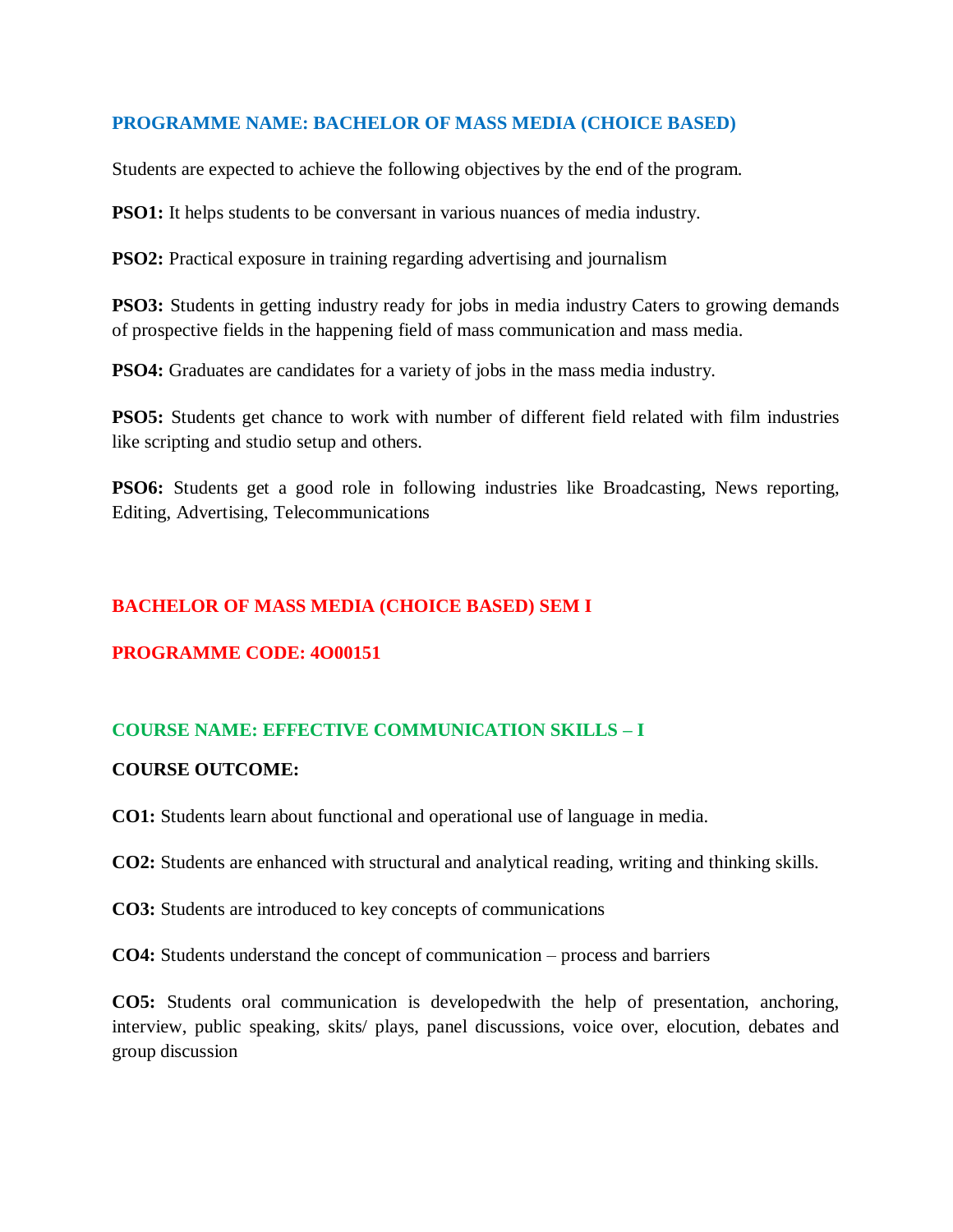### **COURSE NAME: FUNDAMENTALS OF MASS COMMUNICATION**

#### **COURSE OUTCOME:**

**CO1:** Students are introduced to the history, evolution and the development of Mass Communication in the world with special reference to India

**CO2:** Students learn evolution of Mass Media

**CO3:** Students understand the development of Mass Communication models.

**CO4:** Students develop a critical understanding of Mass Media.

**CO5:** Learners understand the concept of New Media and Media Convergence and its implications.

# **COURSE NAME: INTRODUCTION TO COMPUTERS**

### **COURSE OUTCOME:**

**CO1:** Students with a general understanding of computer basics for everyday use

- **CO2:** Students are equipped with presentation skills.
- **CO3:** Learners gained knowledge of use of technology in Media Industry
- **CO4:** Students are introduced to illustrator, tools and panels

**CO5:** Students are introduced to CorelDraw Terminology and Concepts

### **COURSE NAME: INTRODUCTION TO ECONOMICS**

### **COURSE OUTCOME:**

**CO1:** Learners have better understanding of the Indian economy is crucial for media students.

- **CO2:** Students learn Costs of Production
- **CO3:** Learners gained knowledge of Consumer Behaviour and Demand Analysis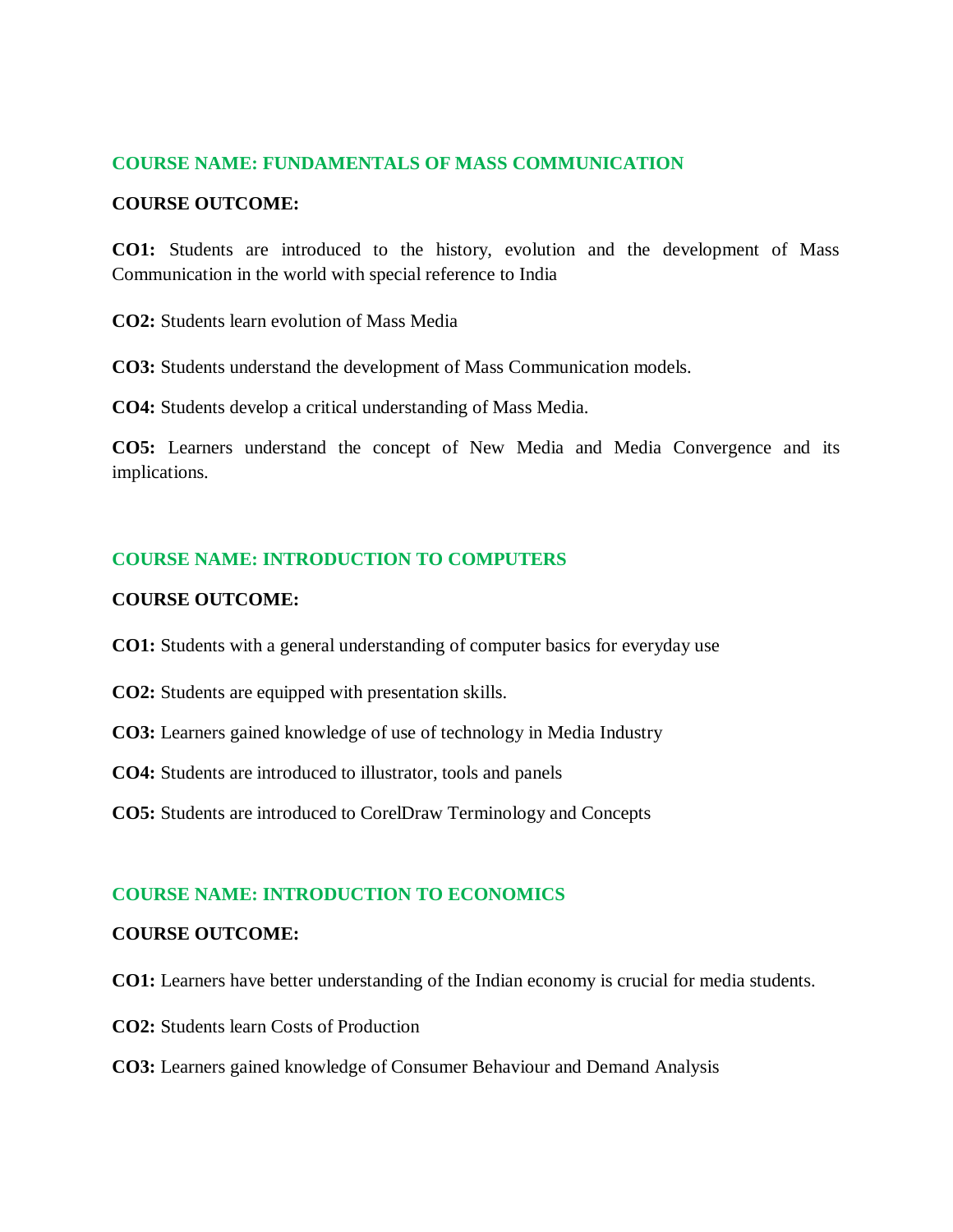#### **COURSE NAME: INTRODUCTION TO SOCIOLOGY**

#### **COURSE OUTCOME:**

**CO1:** Students are acquainted with the basic foundations of Sociology

**CO2:** Learners have better understanding of Sociology and Mass Media

**CO3:** Students understand Mass Media from a sociological perspective

**CO4:** Students understand the need and relevance of Sociology in Mass Media.

**CO5:** Learners gained knowledge of Media with reference to sociology of news

#### **COURSE NAME: HISTORY**

#### **COURSE OUTCOME:**

**CO1:** Students understand the role of media in these events.

**CO2:** Learners gained knowledge of global events, history of Africa in modern times, refugee problems, humanitarian work, human rights violation, Asian perspective and of course, India.

**CO3:** Students are equipped with knowledge of topics which are scheduled in other papers like Politics and Introduction to Journalism.

**CO4:** Students are acquainted with World Wars, Aftermath, changing boundaries: rise of dictatorships

**CO5:** Students understand Issues under UN: Human Rights, Humanitarian Aid

### **BACHELOR OF MASS MEDIA (CHOICE BASED) SEM II**

**PROGRAMME CODE: 4O00152**

**COURSE NAME: EFFECTIVE COMMUNICATION SKILLS – II**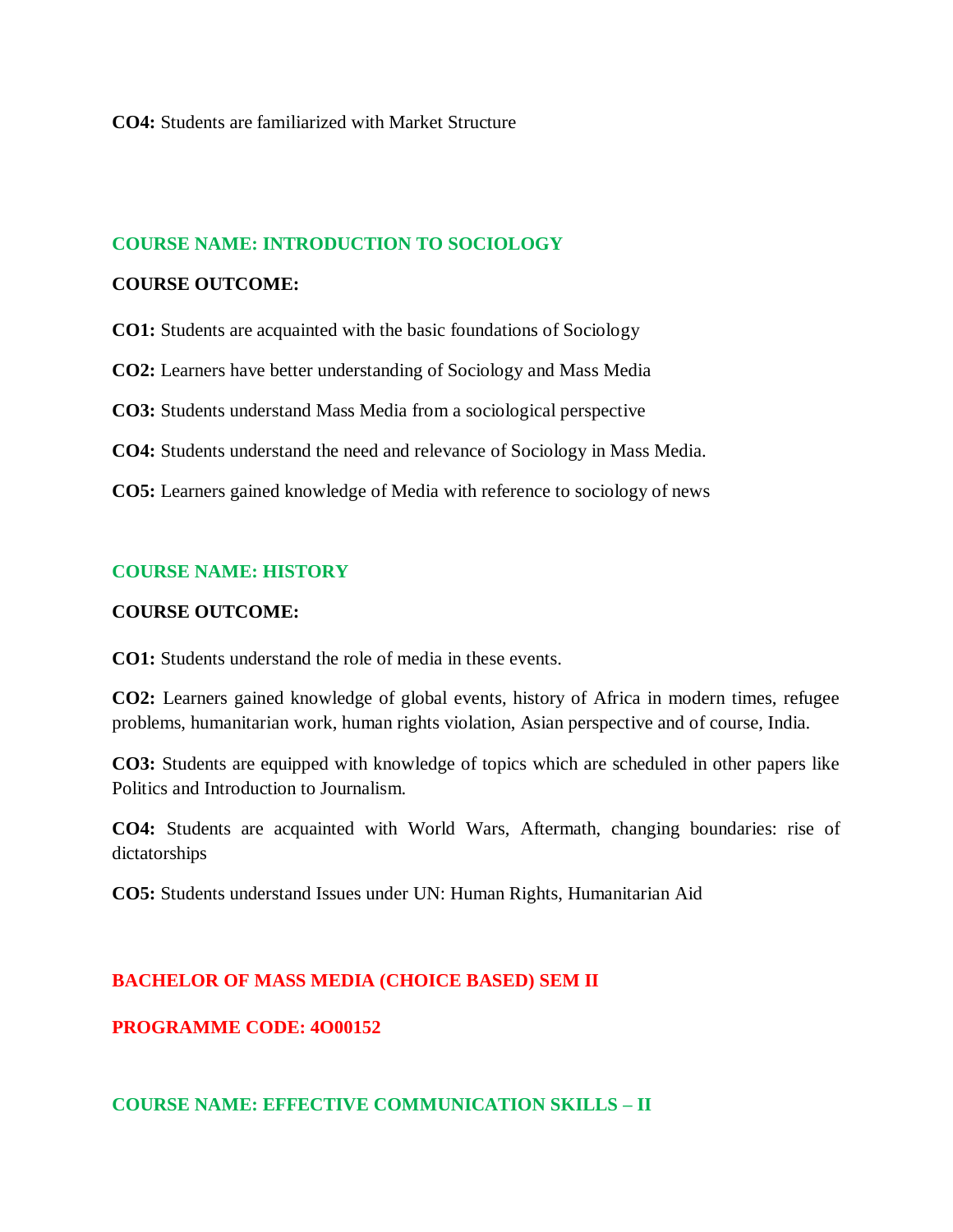#### **COURSE OUTCOME:**

**CO1:** Students learn communication and translation skills acquired in the first semester.

**CO2:** Students are made aware of functional and operational use of language in media

**CO3:** Students are equipped with structural and analytical reading, writing and thinking skills.

- **CO4:** Students are introduced to key concepts of communications
- **CO5:** Students are introduced to key concepts of English writing

# **COURSE NAME: INTRODUCTION TO MEDIA PSYCHOLOGY**

### **COURSE OUTCOME:**

**CO1:** Students acquired knowledge of the basic concepts and modern trends in psychology.

**CO2:** Students understandinterdisciplinary study of concepts in the field of media, communication and psychology

**CO3:** Students learn about influence and impact of media.

**CO4:** Students are equipped for a future filled with opportunities in the field of media and communication

**CO5:** Students understand media psychology with its advantages and disadvantages

### **COURSE NAME: POLITICAL CONCEPTS AND THE INDIAN POLITICAL SYSTEM**

#### **COURSE OUTCOME:**

**CO1:** Students are acquainted with fundamental political concepts essential for understanding political systems and theories

**CO2:** Learners are oriented to Indian Constitution and the functioning of the Indian political system.

**CO3:** Learners are provided with a strong base in the 'Indian Political System' and to expose them to its dynamics and complexities.

**CO4:** Students learn to establish a link between Politics and Media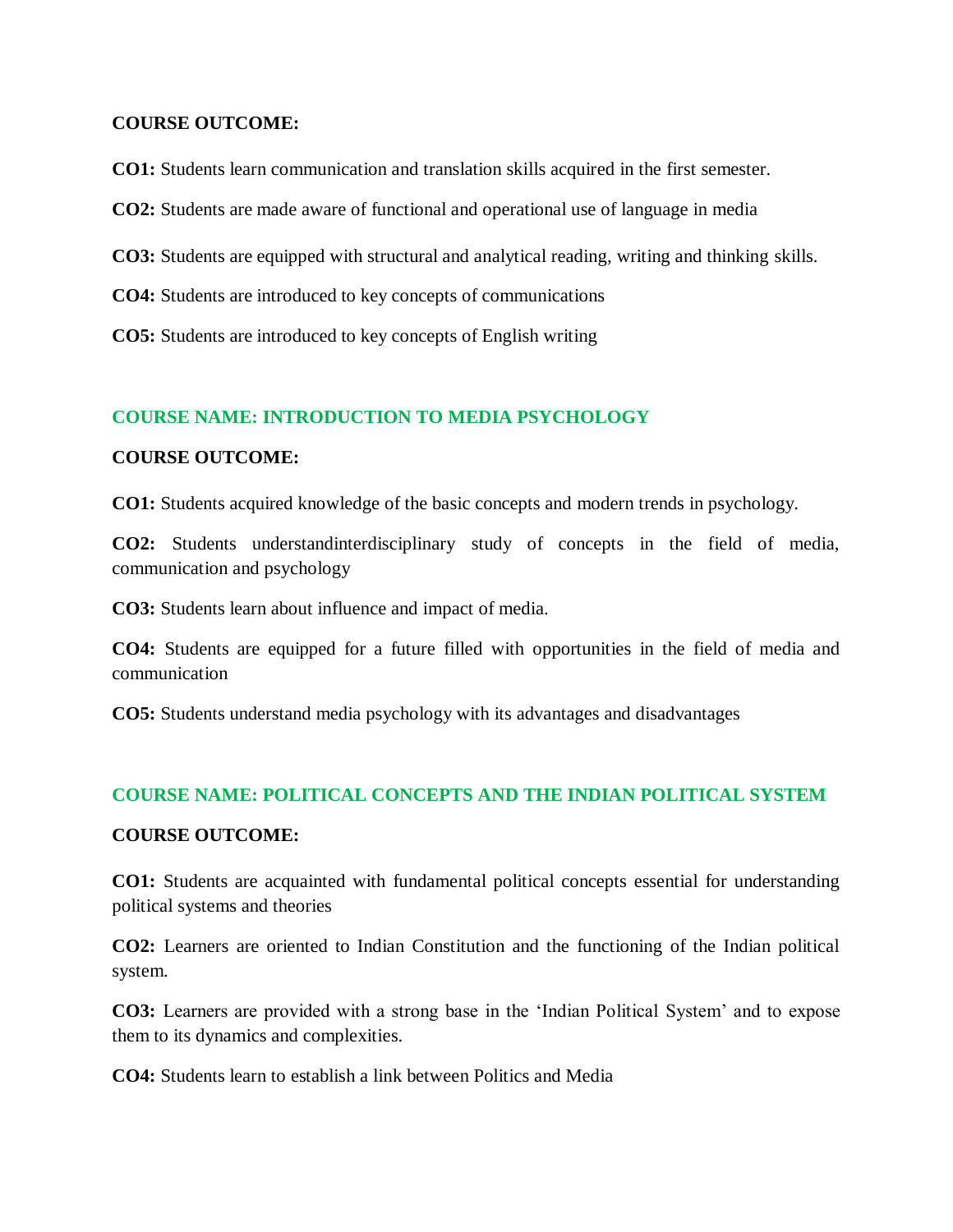**CO5:** Students understand meaning of modern political concept with its advantages and weakness.

#### **COURSE NAME: PRINCIPLES OF MANAGEMENT**

#### **COURSE OUTCOME:**

**CO1:** Learners gained knowledge of overview of functional areas of management, managerial roles

**CO2:** Students learn aboutBehavioural Science approach and Contingency approach to management.

**CO3:** Learners have better understanding of Design of management functions like Planning, Organizing, Staffing, Directing, Coordinating, Reporting and Budgeting.

**CO4:** Learners gained knowledge of Theories of Group Formation – Formal and Informal Groups and their interaction

**CO5:** Students understand Social Responsibility of Management – environment friendly management

#### **COURSE NAME: PRINCIPLES OF MARKETING**

#### **COURSE OUTCOME:**

**CO1:** Students are acquainted with detailed study of Marketing – scope, nature, definition, core marketing concepts

**CO2:** Students understand concept of developing the concept of marketing mix, managing the product

**CO3:** Learners are oriented with concepts like Innovation, Market entry, Product line extension

**CO4:** Learners gained knowledge of types of Marketing

**CO5:** Students understand the Concept & components of a Marketing Information System

### **COURSE NAME: INTRODUCTION TO LITERATURE**

#### **COURSE OUTCOME:**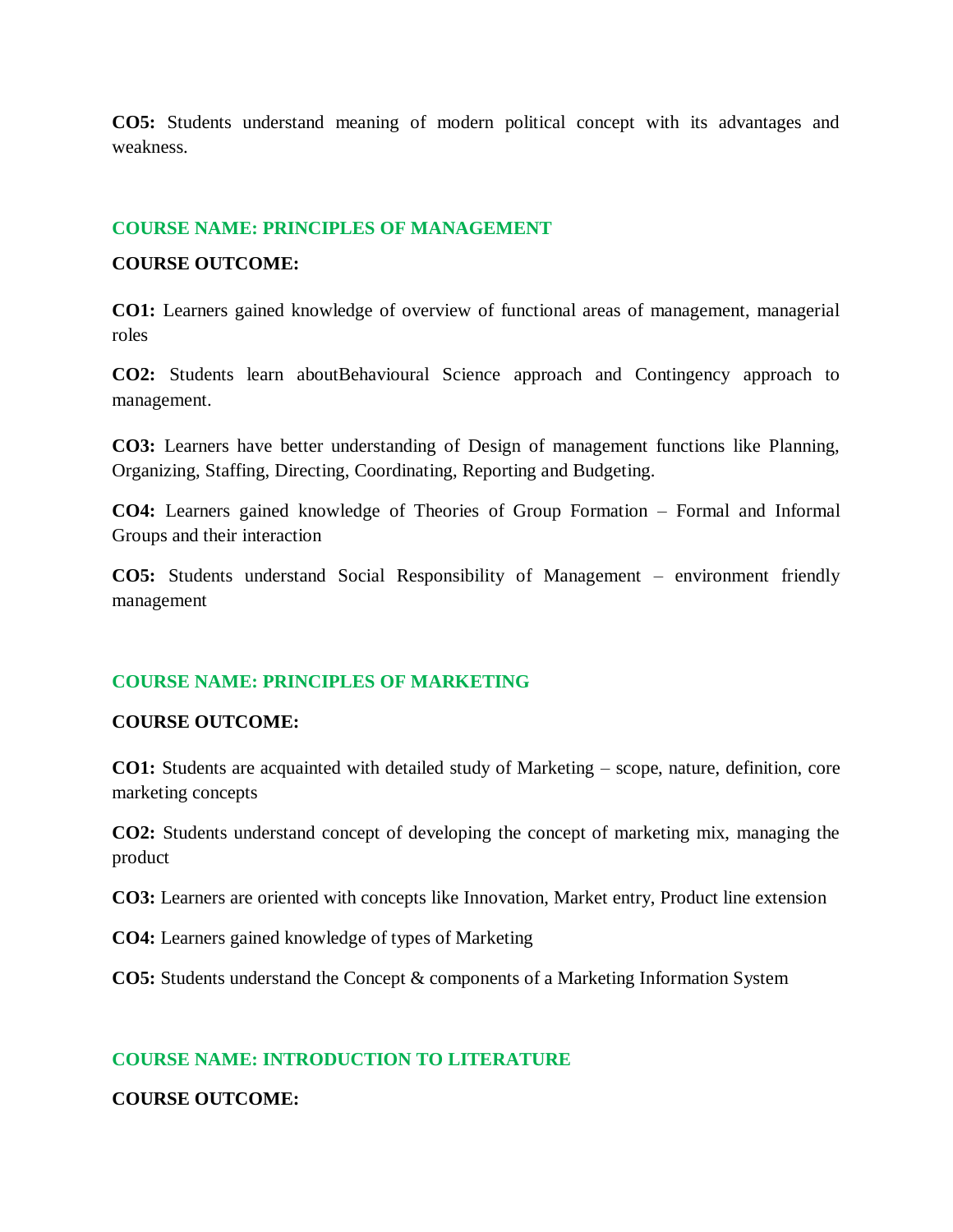**CO1:** Learners gained knowledge of various forms of Literature

- **CO2:** Students understand how literature reflects contemporary period
- **CO3:** To identify relation between Literature and Media
- **CO4:** Students learn about relationship between modern media and its link with literature
- **CO5:** Students understand different form of literature

#### **COURSE NAME: INTRODUCTION TO CREATIVE WRITING**

#### **COURSE OUTCOME:**

- **CO1:** Students are introduced to stories, poems, and plays
- **CO2:** Students developwriting and analytical skills
- **CO3:** Students are acquainted with basic concepts in literary writing
- **CO4:** Learners gained knowledge of creative writing
- **CO5:** Brief Introduction to Creative Writing

#### **BACHELOR OF MASS MEDIA (CHOICE BASED) SEM III**

#### **PROGRAMME CODE: 4O00151**

#### **COURSE NAME: CULTURAL STUDIES**

#### **COURSE OUTCOME:**

- **CO1:** Students learn about cultural theories and its relevance in media
- **CO2:** Students understand the importance of cultural studies and its role in mass media.
- **CO3:** Students learn the cultural concepts and its impact on the media
- **CO4:** Students understand the Evolution, Need and significance of cultural studies
- **CO5:** Students gain knowledge ofGlobalization and cultural studies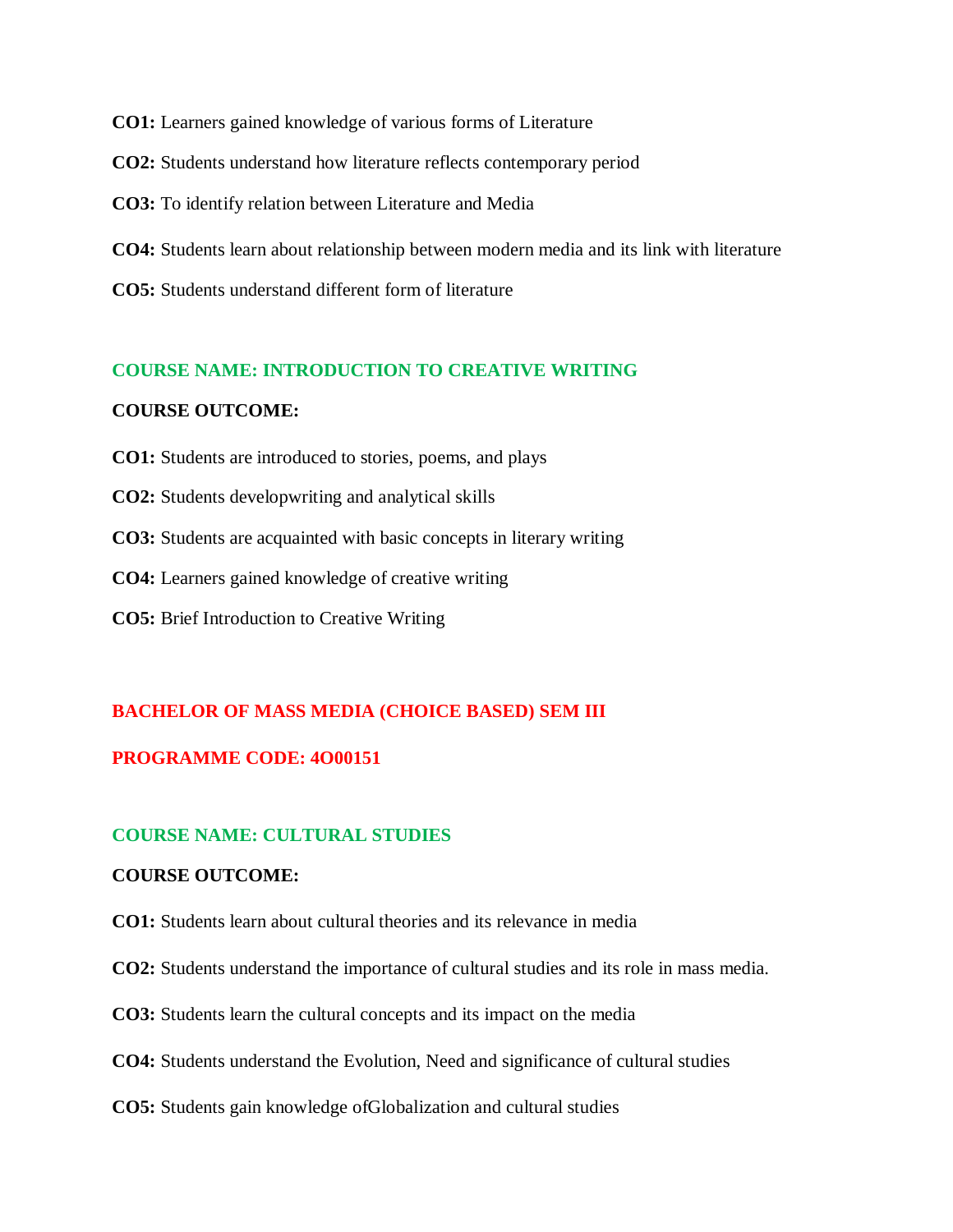### **COURSE NAME: INTRODUCTION TO PUBLIC RELATIONS**

#### **COURSE OUTCOME:**

**CO1:** Students are able to give effective & ethical public communication on behalf of organizations.

**CO2:** Students acquire basic skills in the practical aspects of Media Relations & Crisis Management.

**CO3:** Students acquire basic skills to write & develop Press Release& other PR communication.

**CO4:** Students are able to design a PR campaign.

**CO5:** Students gain knowledge of Corporate Image Management.

### **COURSE NAME: MEDIA STUDIES**

### **COURSE OUTCOME:**

**CO1:** Students gain knowledge of Relevance of Media Studies in Contemporary Times.

**CO2:** Students understand the format of Historical perspectives to media studies

- **CO3:** Students learn about division and contradiction in the Global Information Infrastructure
- **CO4:** Students learn about detailed pattern available in Trends in Media
- **CO5:** Students understand concept of Media and Consumerism

### **COURSE NAME: UNDERSTANDING CINEMA**

#### **COURSE OUTCOME:**

**CO1:** Students gain knowledge of diverse careers and certain specific knowhow of films in the short span of Three (3) months.

**CO2:** Students learn about Cinema (to mean in the process of learning) and by its name it has given credits and jobs to a large number of students already working in the industry.

**CO3:** Students get to study the similarities and differences between various movie cultures.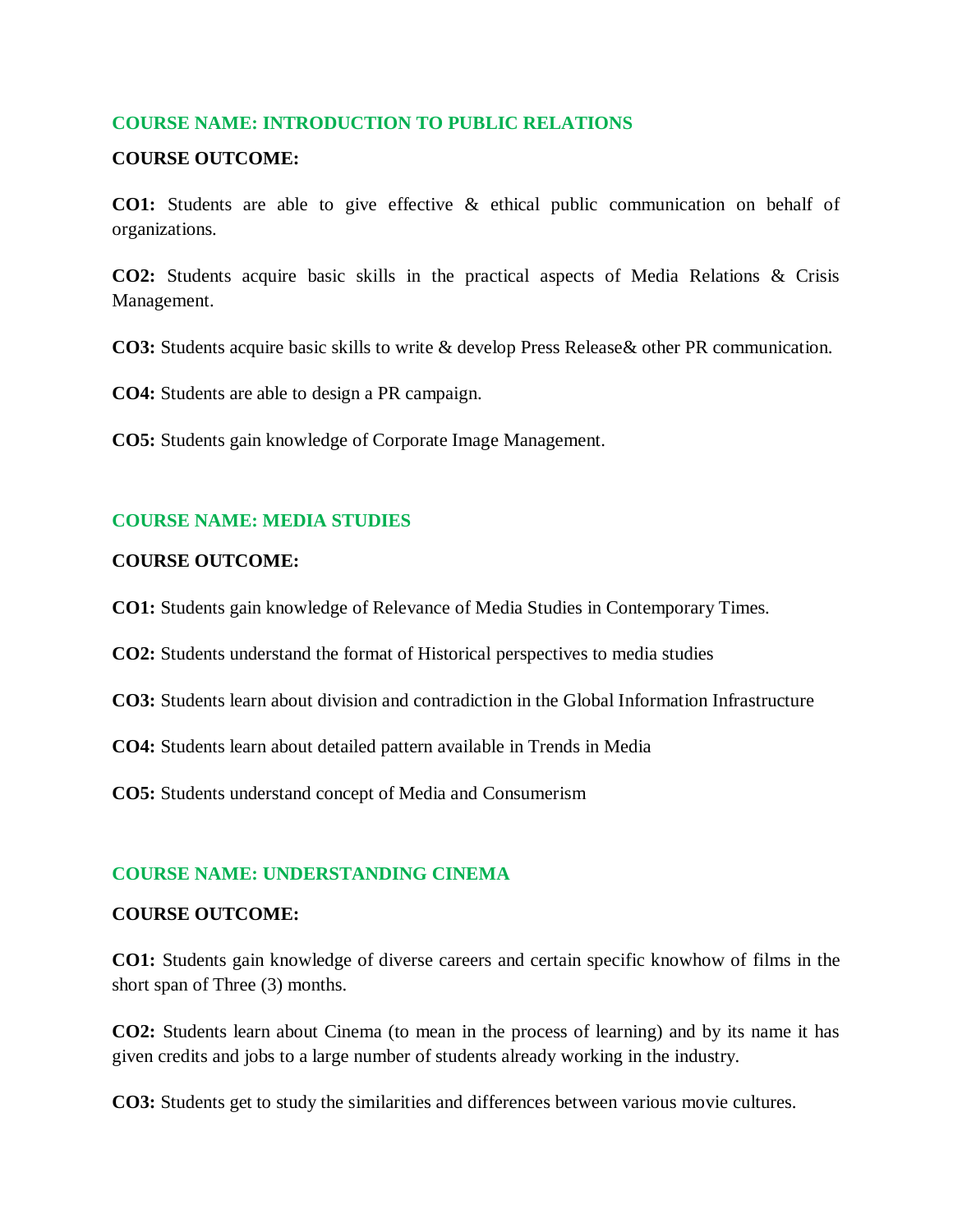**CO4:** Students learn Indian cinema through its similarities and differences with both Indian & Western traditions of art and culture.

**CO5:** Studentsgain knowledge about cinema by watching through an open-ended list of movies.

# **COURSE NAME: INTRODUCTION TO ADVANCE COMPUTERS**

### **COURSE OUTCOME:**

**CO1:** Students understand the industry knowledge required to make a career in the field of print and Advertising, Digital Marketing, Television media, Film etc.

**CO2:** Students learn about software knowledge required in the above mentioned Industries.

**CO3:** Students understand the use and importance of Online Marketing

**CO4:** Students learn and are able to design Basics of Animation project

**CO5:** Students are able to design Web page with help of HTML

### **BACHELOR OF MASS MEDIA (CHOICE BASED) SEM IV**

### **PROGRAMME CODE: 4O00154**

### **COURSE NAME: INTRODUCTION TO ADVERTISING**

### **COURSE OUTCOME:**

**CO1:** Students are introduced to the basic steps in advertising

- **CO2:** Students understand the creations of an ad campaign
- **CO3:** Students learn the structure of an Ad Agency
- **CO4:** Students gain knowledge of Structure of an Ad Agency
- **CO5:** Students understand the Concepts IMC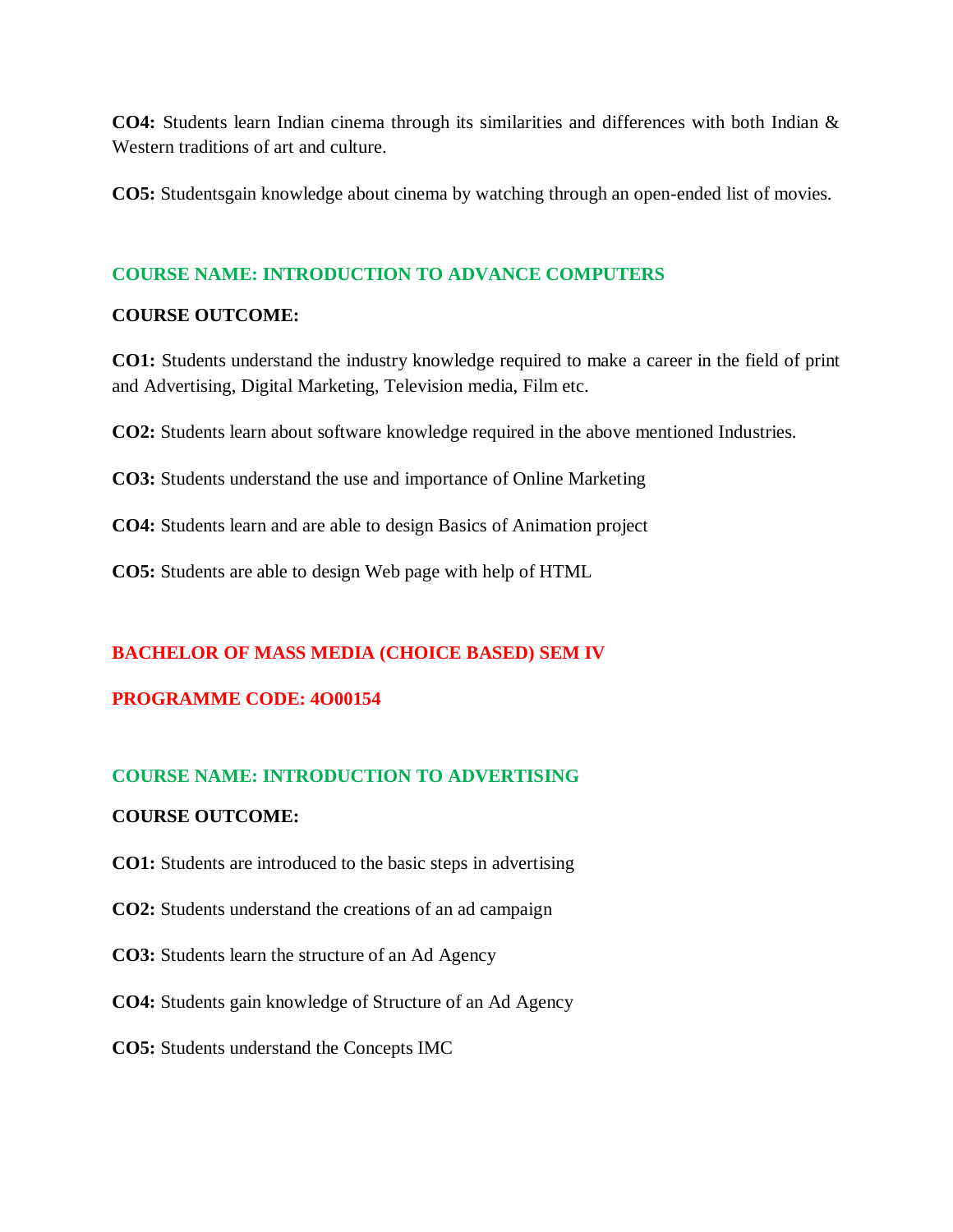# **COURSE NAME: INTRODUCTION TO JOURNALISM**

## **COURSE OUTCOME:**

**CO1:** Students understand an influential medium of journalism which holds the key to opinion formation & create awareness

**CO2:** Students learnnew media with special reference to rise the Citizen Journalism

**CO3:** Students understand the concept like news reports; features; editorials

**CO4:** Students understand the concept of Role of Journalism with special emphasis on its role to educate

**CO5:** Students understand the Principles of Journalism

# **COURSE NAME: PRINT PRODUCTION AND PHOTOGRAPHY**

### **COURSE OUTCOME:**

**CO1:** Students understand the principles and practice of photography and to enable students to enjoy photography as an art.

**CO2:** Students learn concept of Care and maintenance of camera equipment

**CO3:** Students gain knowledge of Loading the film and shooting

**CO4:** Students are able to identify the Operation of a film camera

**CO5:** Students understand the History of Photography

### **COURSE NAME: TV & RADIO**

#### **COURSE OUTCOME:**

**CO1:** Students understand the working of two powerful media i.e. radio and television.

**CO2:** Students gain knowledge of the content which is useful for both advertising and journalism students in order to further their careers in their respective fields

**CO3:** Students learn the concepts and features of Introduction to Sound for both TV & Radio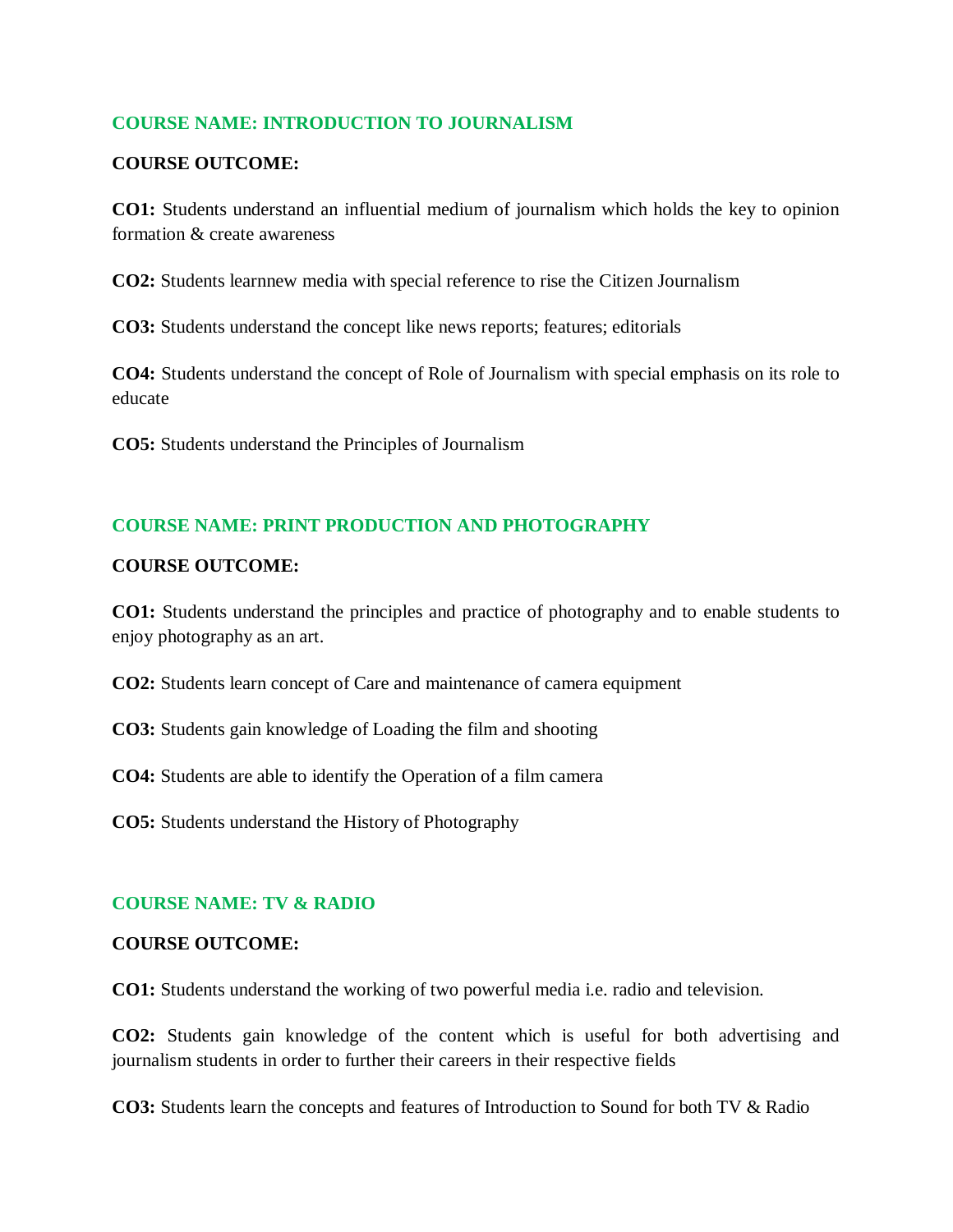**CO4:** Students gain knowledge of Influence of Visuals

**CO5:** Students learn the guidelines and classification for news, documentary, and features

#### **COURSE NAME: MASS MEDIA RESEARCH**

#### **COURSE OUTCOME:**

**CO1:** Students are introduced to debates in Research approaches and equip them with tools to carry on research

**CO2:** Students understand the scope and techniques of media research, their utility and **limitations** 

**CO3:** Students gain knowledge of Data – Collection Methodology

**CO4:** Students understand the Semiology concept

**CO5:** Students learn the concept with proper theory of Content Analysis

#### **COURSE NAME: ORGANISATIONAL BEHAVIOUR**

#### **COURSE OUTCOME:**

- **CO1:** Students gain knowledge of the basic concepts and facets of organizational Behaviour
- **CO2:** Students understand the role of psychological factors & process at work
- **CO3:** Students acquire management skills
- **CO4:** Students learn definition of Organization& Types
- **CO5:** Students understand the Types of Organizational Culture

# **BACHELOR OF MASS MEDIA (CHOICE BASED) SEM V PROGRAMME CODE: 4O00155**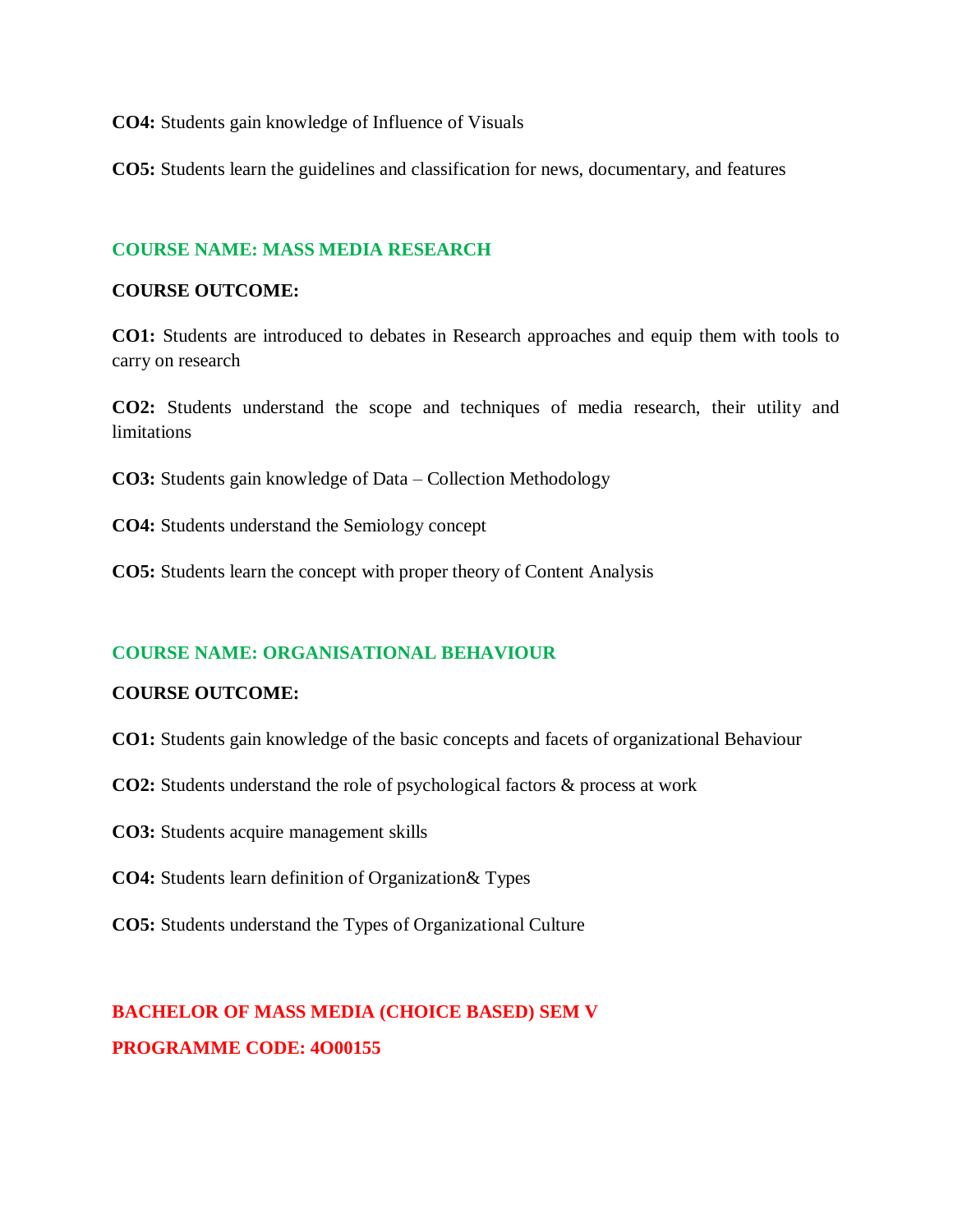# **ADVERTISING ELECTIVE**

### **COURSE NAME: MEDIA PLANNING AND BUYING**

### **COURSE OUTCOME:**

**CO1:** Students gain knowledge of various characteristics of media

**CO2:** Students understand procedures, requirements, and techniques of media planning and buying.

**CO3:** Students learn the various media mix and its implementation

**CO4:** Students understand budget allocation for a Media plan

**CO5:** Students learn about selecting suitable Media options and Media Buying

### **COURSE NAME: BRAND BUILDING**

### **COURSE OUTCOME:**

**CO1:** Students understand the concept of Brands

**CO2:** Students learn the process of building brands

**CO3:** Students understand the importance to the consumer and advertisers

**CO4:** Students learn definition and understanding of Branding Strategies

**CO5:** Students gain knowledge of Brand Equity Management Models

# **COURSE NAME: ADVERTISING IN CONTEMPORARY SOCIETY**

#### **COURSE OUTCOME:**

- **CO1:** Students understand the environment in Contemporary Society
- **CO2:** Students learnLiberalization and its impact on the economy
- **CO3:** Students gain knowledge of contemporary advertising and society
- **CO4:** Students are able to identify the International & Global Advertising & Marketing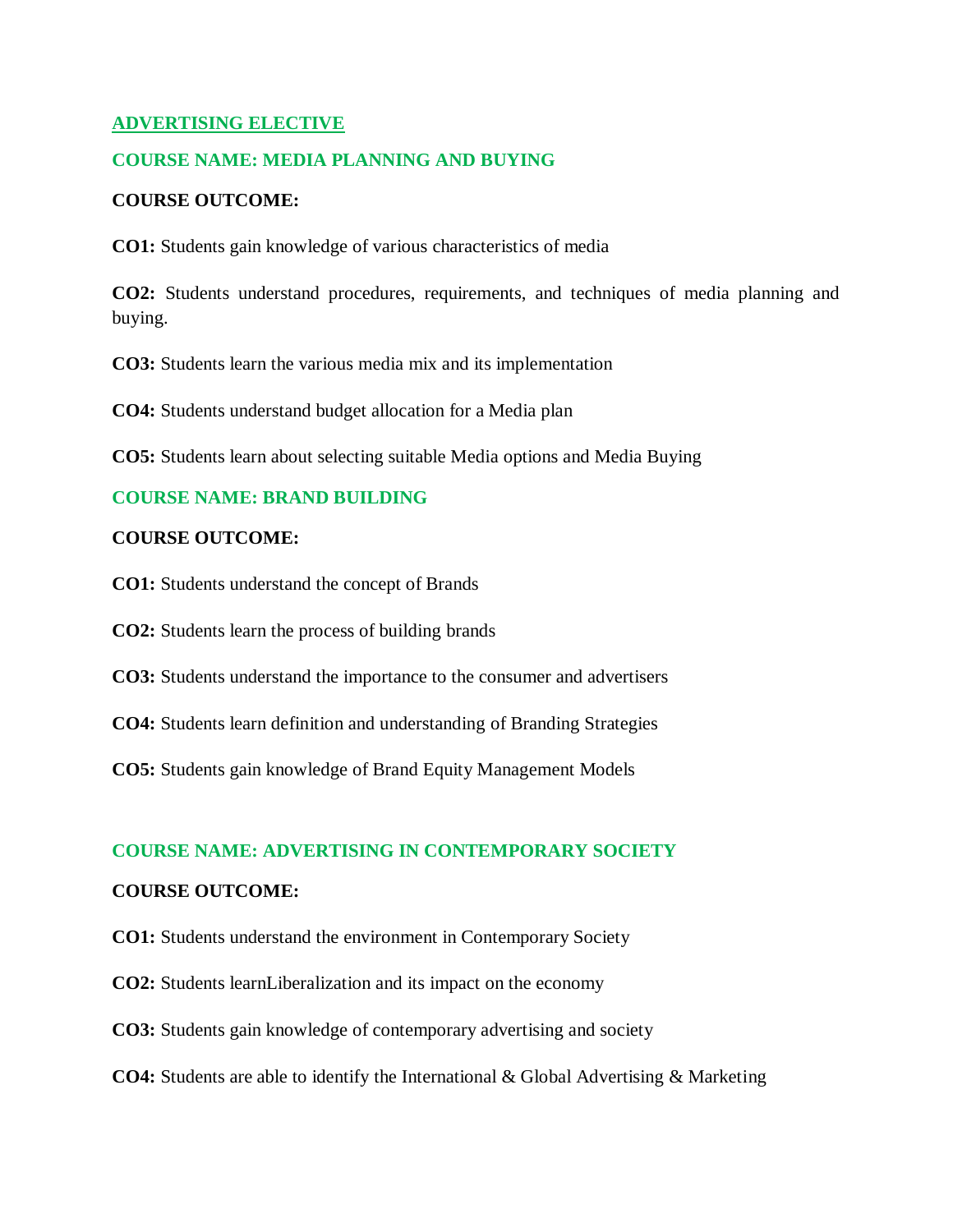**CO5:** Students learn the Types of Advertising

## **COURSE NAME: CONSUMER BEHAVIOUR**

#### **COURSE OUTCOME:**

**CO1:** Students understand the role of marketing in influencing consumer behaviour.

**CO2:** Students are able to analyze the role of marketer& the consumer in advertising.

**CO3:** Students are sensitized to the changing trends in consumer behaviour

**CO4:**Students learn definition Consumer Behaviour& Marketing.

**CO5:** Students understand Social& Cultural aspects of Marketing & its impact on Consumer Behaviour.

### **COURSE NAME: COPYWRITING**

#### **COURSE OUTCOME:**

**CO1:** Students are familiarized with the concept of copywriting as selling through writing

**CO2:** students understand the process of creating original, strategic, compelling copy for various media

**CO3:** Students are able to generate, develop and express ideas effectively

**CO4:** Students learn the rudimentary techniques of advertising - headline and body copywriting.

**CO5:** Students understand the Idea Generation Techniques

#### **COURSE NAME: ADVERTISING DESIGN**

#### **COURSE OUTCOME:**

**CO1:** Students understand the process of planning & production of advertisement

**CO2:** Students learn the importance of visual communication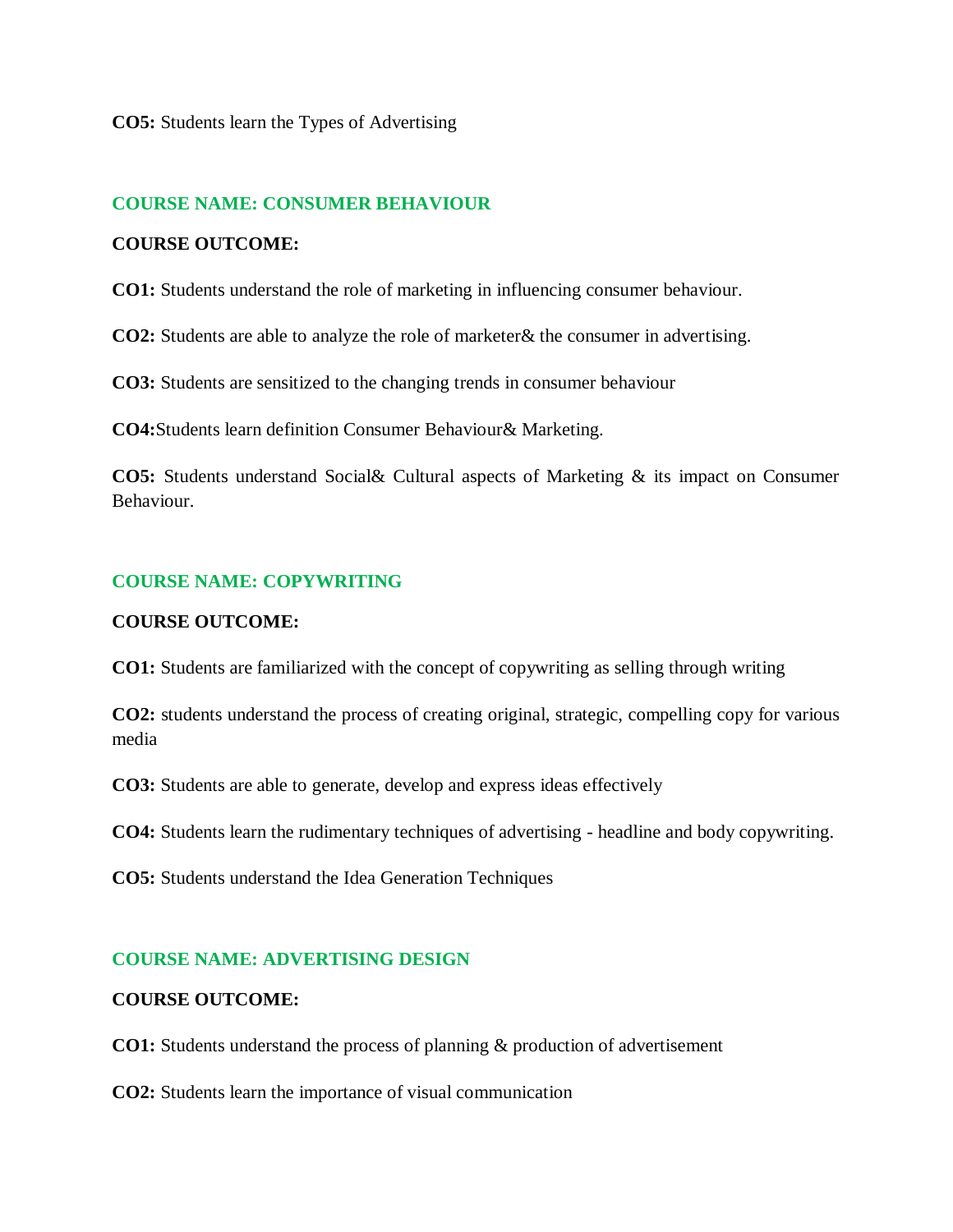**CO3:** Students acquire the practical training in the field of advertising

**CO4:** Students are introduced to Agency Departments & Role of each department

**CO5:** Students gain knowledge of Optical illusions

### **JOURNALISM ELECTIVE**

### **COURSE NAME: EDITING**

#### **COURSE OUTCOME:**

**CO1:** Students understand the importance of segment of newspaper production, editing is a vital function. The syllabus lays stress on language skill improvement.

**CO2:** Students acquire more practical knowledge in the print media scenario

**CO3:** Students learn the current trends of digital media as well as writing for e editions of papers

**CO4:** Students understand syllabus tackles editing from various beats points of view

**CO5:** Editing of editorials, columns, etc. is included to acquaint the students about responsible journalism.

**CO6:** Students learn aboutglobal media and changing advertising concepts lay-outs in modern times can be imparted.

### **COURSE NAME: REPORTING**

#### **COURSE OUTCOME:**

**CO1:** To enable students to become Reporters, which is supposed to be a prerequisite while entering into the field of Journalism.

**CO2:** Students are able to write or present the copy in the format of news

**CO3:** Students acquire the skills of news-gathering with traditional as well as modern tools

**CO4:** Students acquire the skills for investigative journalism

**CO5:** Students understand the basic structure/ essential knowledge for various beats.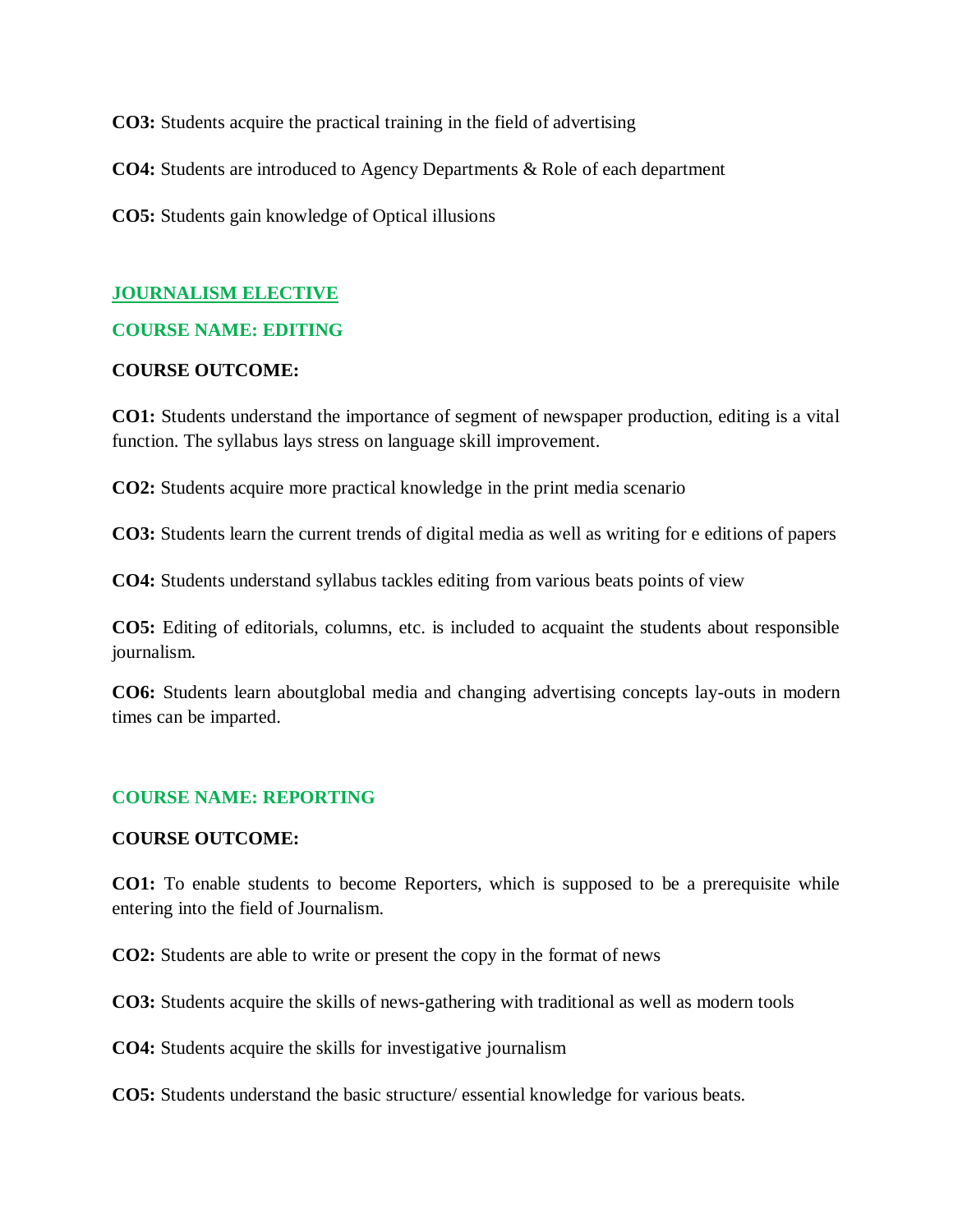**CO6:** Students are made aware about being a responsible reporter and the face of media.

#### **COURSE NAME: FEATURES AND OPINION**

#### **COURSE OUTCOME:**

**CO1:** Students understand the differences between reporting and feature writing

**CO2:** Students learn the other types of soft stories

**CO3:** Students acquire the skills for writing features/ opinion/soft stories and of interviewing

**CO4:** Students gain knowledge of Writing reviews: format, ethics involved and qualities/ skilled

**CO5:** Students understand cultural, political and social nuances

#### **COURSE NAME: JOURNALISM AND PUBLIC OPINION**

#### **COURSE OUTCOME:**

**CO1:** Students understand the importance of the media vis a vis the public

**CO2:** Students get a fair idea of the role of the media in creating and influencing Public Opinion

**CO3:** Students are able to analyze the impact of the media and public opinion on socio political issues

**CO4:** Students learn about role of Media in shaping public opinion during conflicts

**CO5:** Students learn Internal Conflicts and Media coverage

### **COURSE NAME: INDIAN REGIONAL JOURNALISM**

#### **COURSE OUTCOME:**

**CO1:** Students learn the history and role of Indian press other than in English.

**CO2:** Students understand the contribution and role of certain publications and stalwarts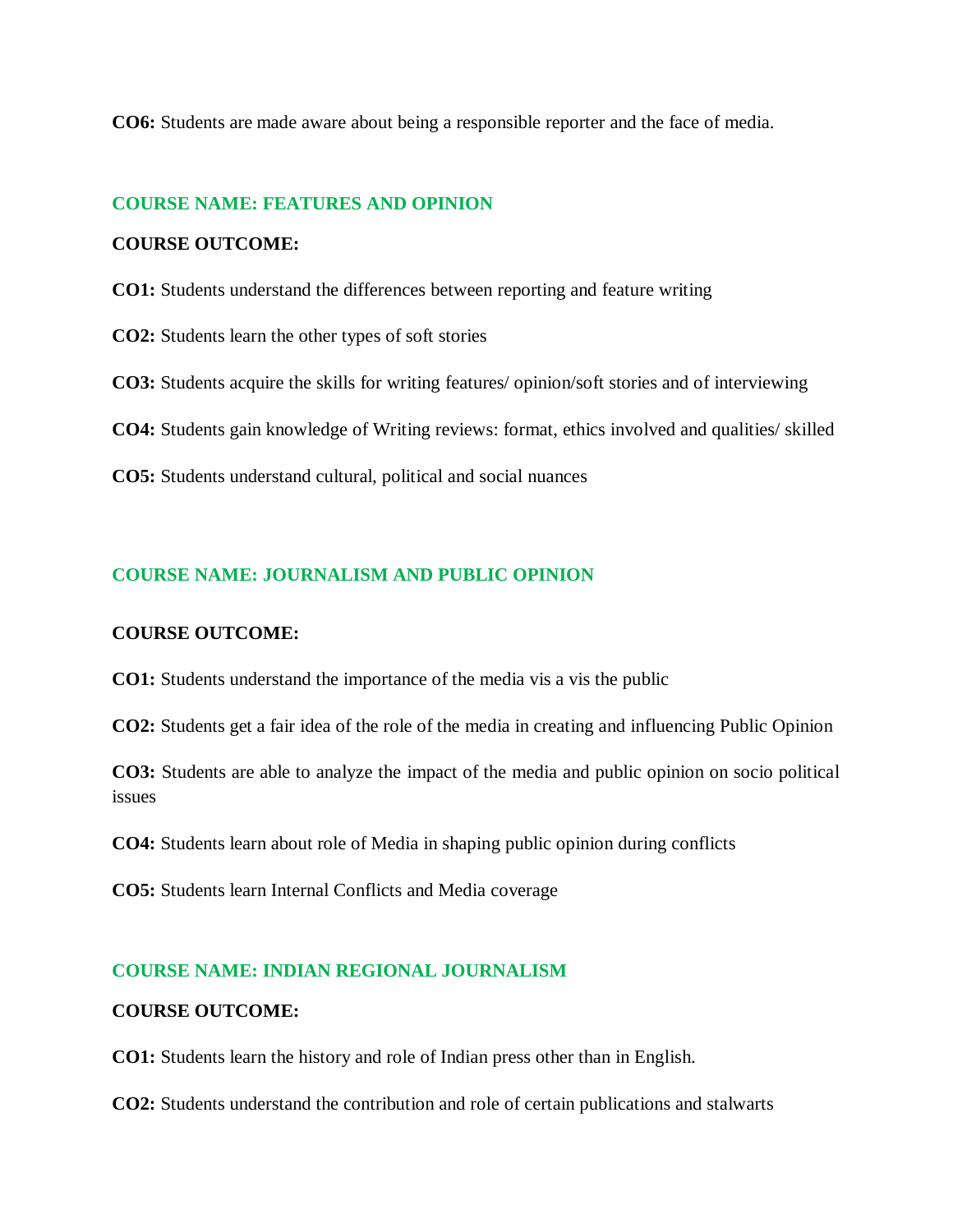**CO3:** Students gain knowledge of the regional press and television of today

**CO4:** Students understand the Comparison of English and regionalism journalism

### **COURSE NAME: NEWSPAPER & MAGAZINE MAKING**

#### **COURSE OUTCOME:**

**CO1:** Students learn the design, elements of the newspaper and magazine

**CO2:** Students gain knowledge of designing of software such as Quark Express

**CO3:** Students understand the process of planning and production of newspaper and magazine

**CO4:** To study space distribution

**CO5:** Students are able to analyze the newspaper from layout point of view

### **BACHELOR OF MASS MEDIA (CHOICE BASED) SEM VI**

# **PROGRAMME CODE: 4O00156**

#### **ADVERTISING ELECTIVE**

# **COURSE NAME: FINANCIAL MANAGEMENT FOR MARKETING AND ADVERTISING**

#### **COURSE OUTCOME:**

**CO1:** Students understand the basic concepts, goals functions and types of finance available for new and existing business and marketing units.

**CO2:** Students understand the need for financial planning through Budgets and their benefits.

**CO3:** Students are able to evaluate the financial implications of marketing decisions through simple analytical tools.

**CO4:** Students understand and are able to plan Financial Planning & Budgets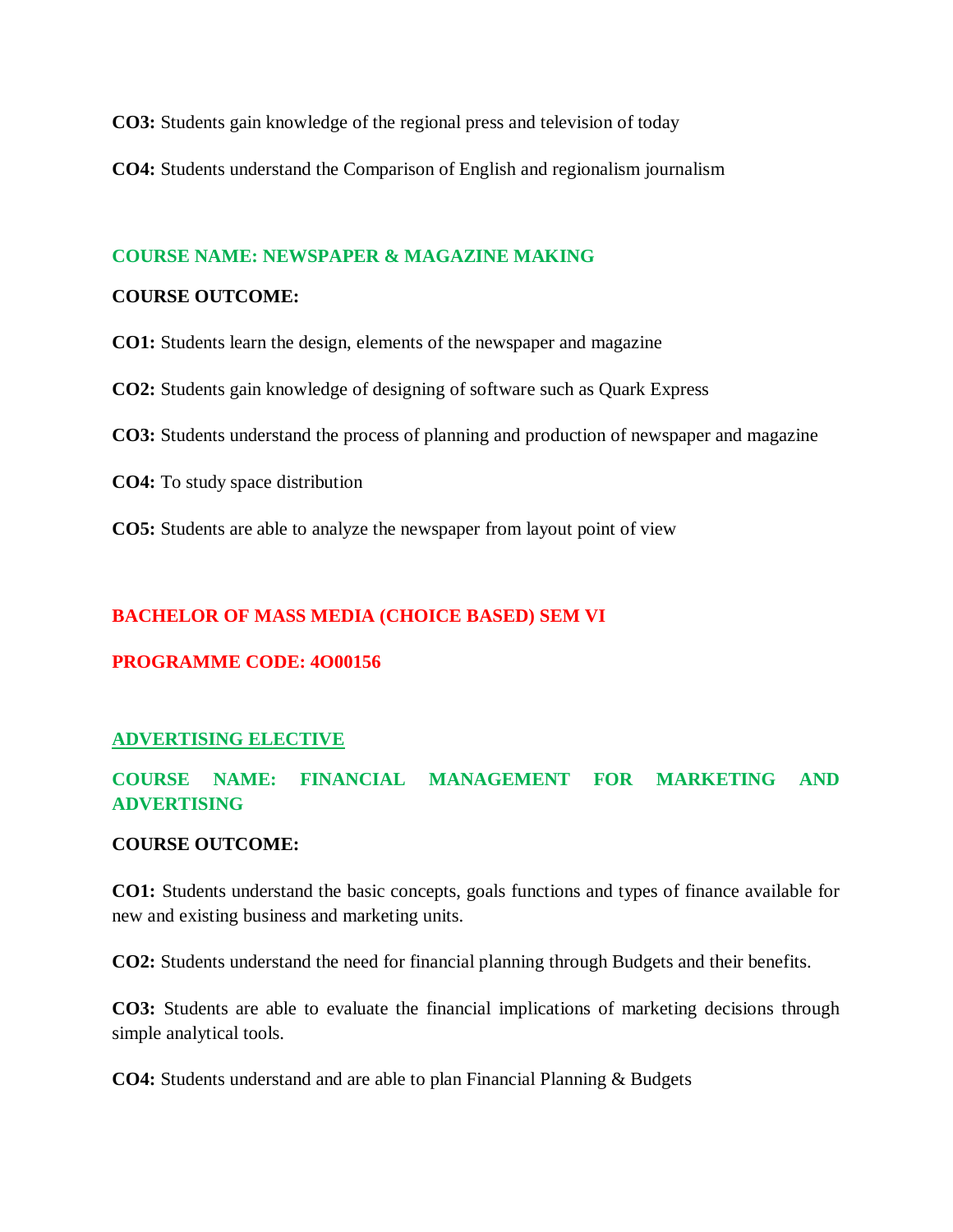**CO5:** Study Working Capital Estimation

# **COURSE NAME: THE PRINCIPLES & PRACTICE OF DIRECT MARKETING COURSE OUTCOME:**

**CO1:** Students understand the concept and importance of Direct Marketing

**CO2:** Students learn the various techniques of direct marketing and its advantages

**CO3:** Students understand the basics of direct and interactive marketing

**CO4:** Students gain knowledge of database management - research/analysis and testing

**CO5:** Students understand direct marketing as an integral part of integrated marketing communication

### **COURSE NAME: AGENCY MANAGEMENT**

#### **COURSE OUTCOME:**

**CO1:** Students are acquainted with concepts, techniques for developing an effective advertising campaign.

**CO2:** Students are familiarized with the different aspects of running an ad agency

**CO3:** Students are inculcated withcompetencies to undertake professional work in the field of advertising

**CO4:** Students gain knowledge of Account Planning

**CO5:** Students understand Marketing plan of the client

#### **COURSE NAME: ADVERTISING AND MARKETING RESEARCH**

#### **COURSE OUTCOME:**

**CO1:** Students are inculcated with the analytical abilities and research skills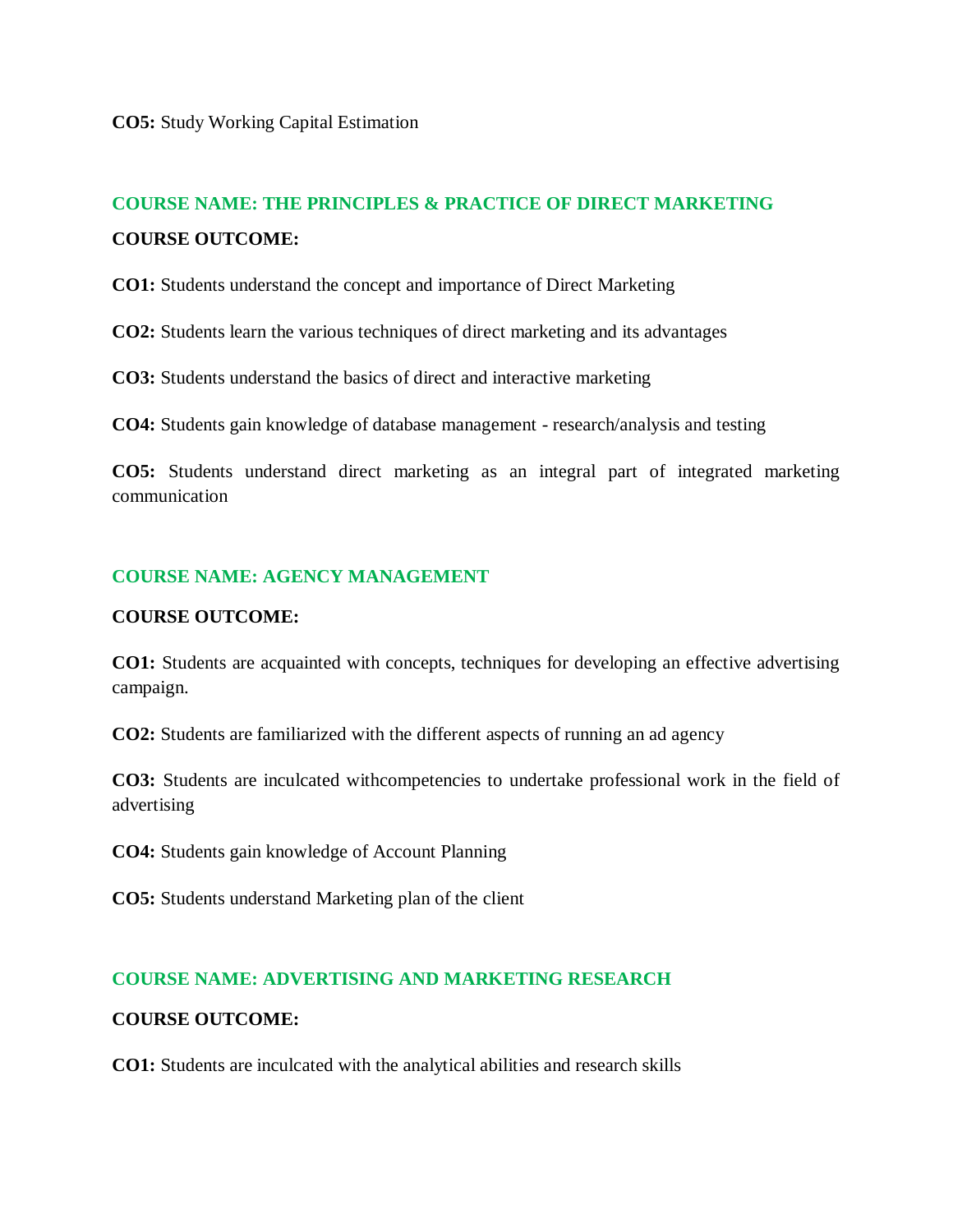**CO2:** Students understand research methodologies – Qualitative vs Quantitative

**CO3:** Students learn the foundations of Research and audience analysis that is imperative to successful advertising.

**CO4:** Students understand the scope and techniques of Advertising and Marketing research, and their utility

**CO5:** Students gain knowledge of Report Writing

# **COURSE NAME: LEGAL ENVIRONMENT & ADVERTISING ETHICS**

### **COURSE OUTCOME:**

**CO1:** Students understandthe Legal Environment in contemporary India highlighting the relevance of the same with reference to Advertising media

**CO2:** Students learn the need to have ethical practices in the field of advertising media both in India & internationally.

**CO3:** Students understand the role of advertising in contemporary consumerism, the need for consumer awareness & consumer protection

**CO4:** Students learn aboutadvertising as a profession today & how to protect it the future of advertising

### **COURSE NAME: CONTEMPORARY ISSUES**

### **COURSE OUTCOME:**

**CO1:** Students understand and are able toanalyze some of the present day environmental, political, economic and social concerns and issues.

**CO2:** Students learn the importance of human rights and implementation of in India

**CO3:** Students gain knowledge of problem and challenges of implementation on development

**CO4:** Students understand Legislative measures with reference to India

**CO5:** Students learn problems related with Economic development and challenges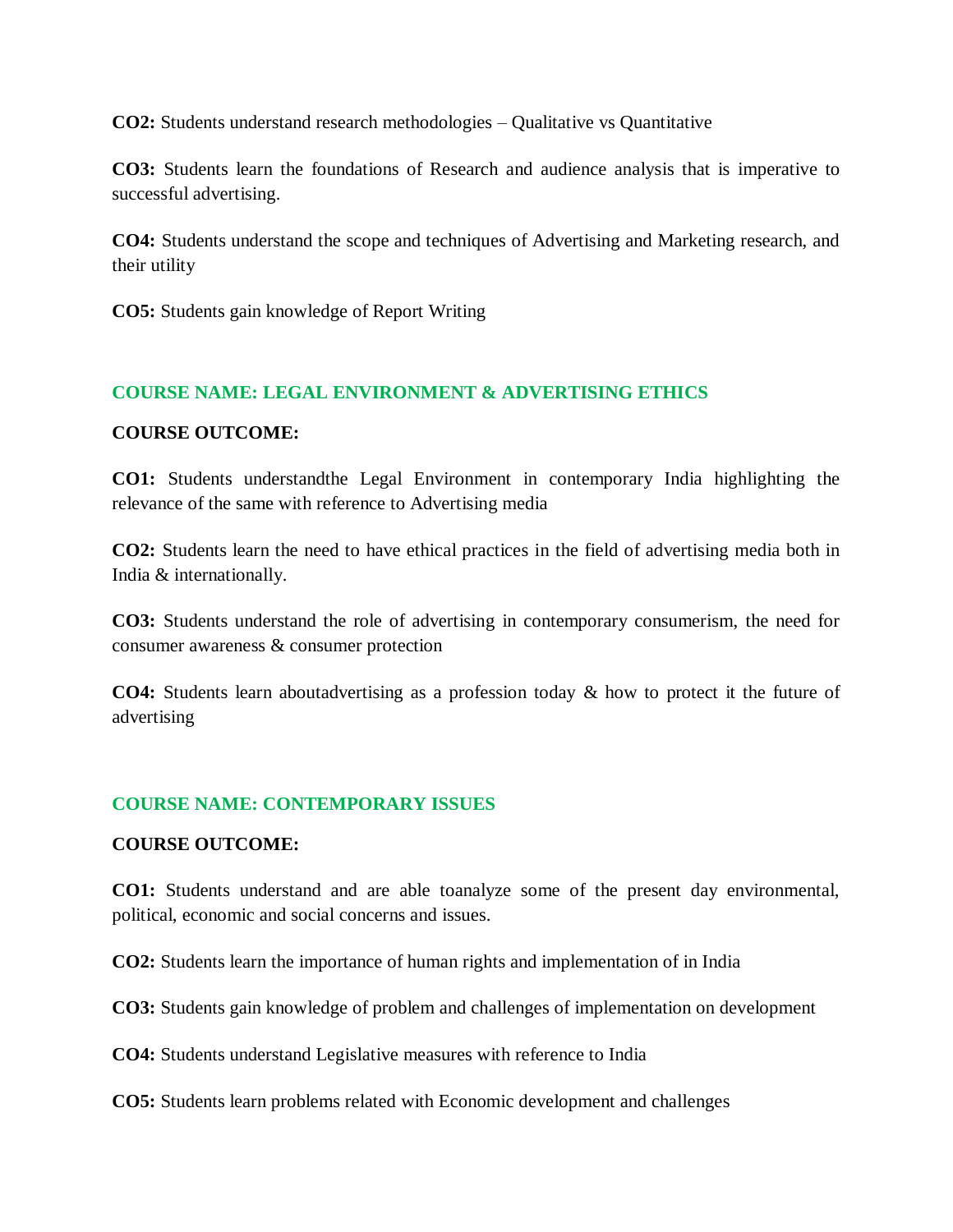### **COURSE NAME: DIGITAL MEDIA**

#### **COURSE OUTCOME:**

- **CO1:** Students understand digital marketing platform
- **CO2:** Students learn the key goals and stages of digital campaigns
- **CO3:** Students understand the of use key digital marketing tools

**CO4:** Students learn to develop digital marketing plans

**CO5:** Students gain knowledge of advantages and challenges in using Social Media in digital media

### **JOURNALISM ELECTIVE**

#### **COURSE NAME: PRESS LAWS AND ETHICS**

#### **COURSE OUTCOME:**

**CO1:** Students understand media laws

- **CO3:** Students learn role of Press Council of India
- **CO4:** Students learn the definition of Laws regulating the media

**CO5:** Students understand and detailed study Copyright Act 1957

#### **COURSE NAME: BROADCAST JOURNALISM**

#### **COURSE OUTCOME**

**CO1:** Students understand the importance of Regional Journalism.

**CO3:** Students are able to write in Broadcast Style conforming to the ethical and practical principles that guide it.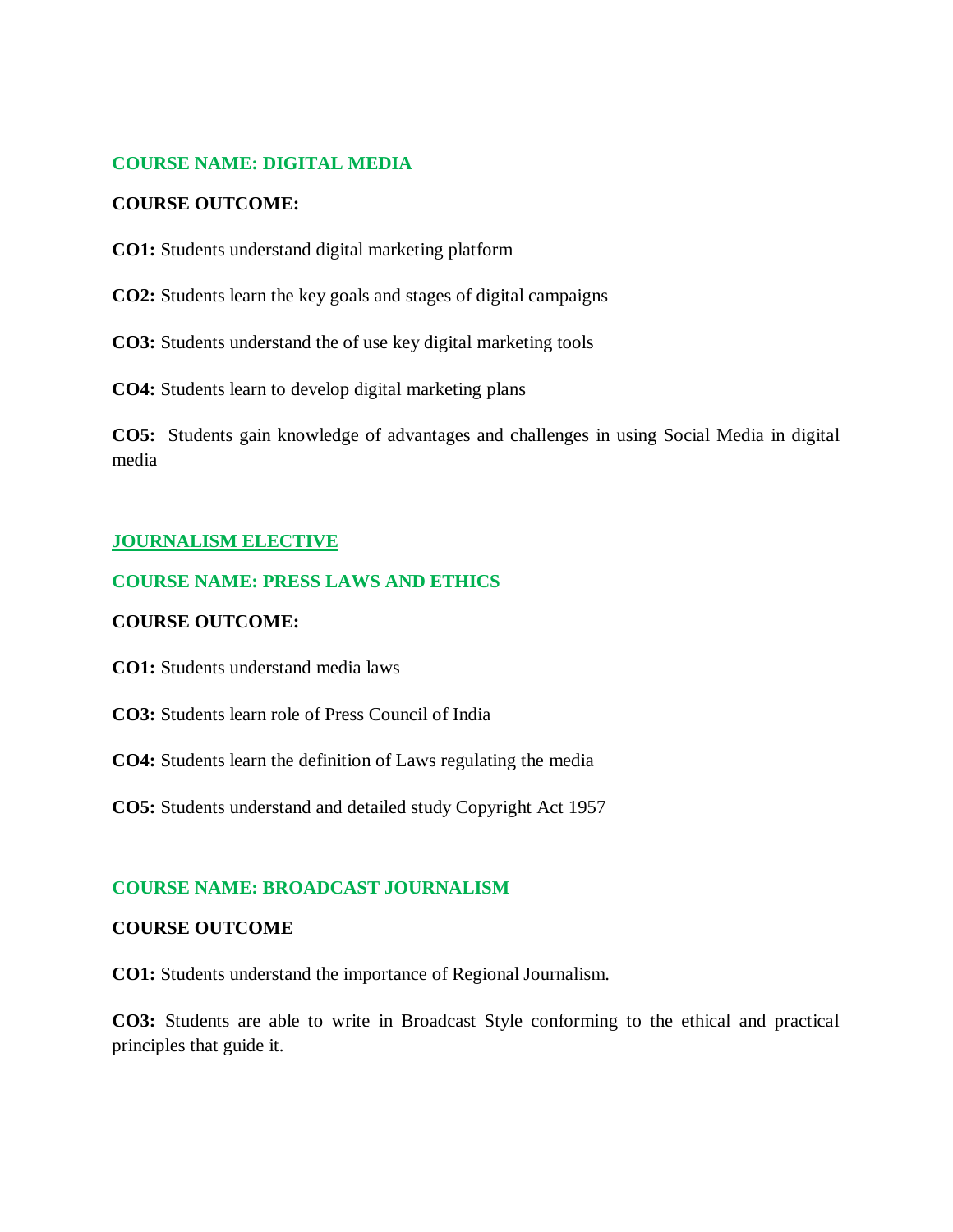**CO4:** Students acquire the skills and techniques to investigate iver news stories for produce and del various media outlets.

**CO5:** Students learn the use of camera& sound in broadcast formats.

**CO6:** Students are able to inculcate reading habits that keep them aware of current affairs, local, national, and world

**CO7:** Students are introduced to Social Media, Convergence, Multimedia, Journalism Online.

# **COURSE NAME: BUSINESS & MAGAZINE JOURNALISM COURSE OUTCOME:**

**CO1:** Students understand the tools of business journalism and an overview of the economy

**CO2:** Students learn the magazine sector and its specialization

**CO3:** Students understand the concept of Business Journalism

**CO4:** Students gain knowledge of different concept in Magazine Journalism

**CO5:** Students understand Environmental Journalism and its importance

### **BACHELOR OF MASS MEDIA (CHOICE BASED) SEM VI**

#### **PROGRAMME CODE: 4O00151**

#### **COURSE NAME: ISSUES OF GLOBAL MEDIA**

#### **COURSE OUTCOME:**

**CO1:**Students understand the role of media in the 21st Century

**CO2:**Students gain knowledge of challenges facing traditional media

**CO3:**Students are familiarized with regional versus global media

**CO4:**Students understand social media's relevance in information dissemination

**CO5:**Students learn the concept of Advocacy and Journalism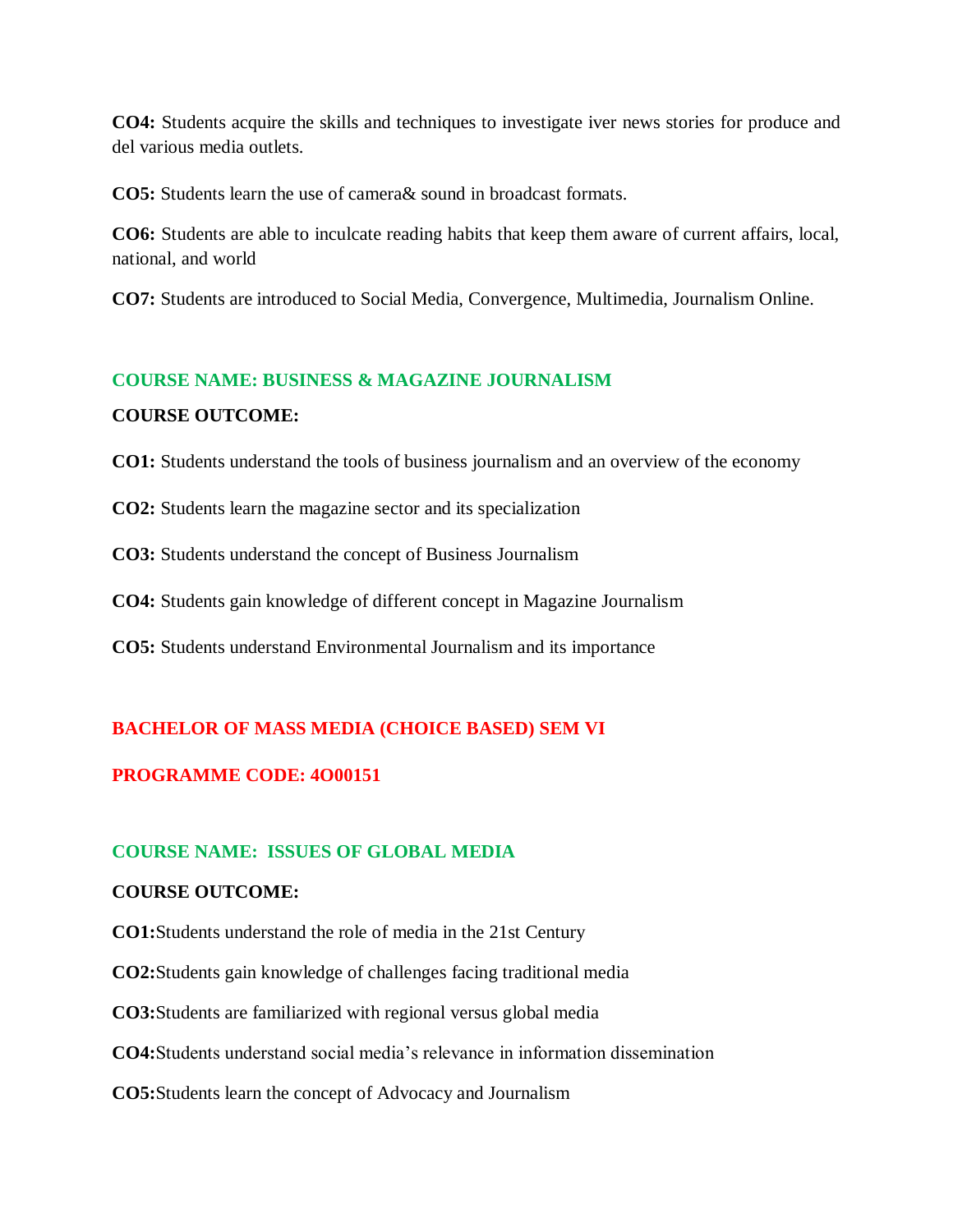#### **COURSE NAME: NEWS MEDIA MANAGEMENT**

#### **COURSE OUTCOME:**

**CO1:**Students are made aware about the responsibilities, structure and functioning of responsibilities of an organization

**CO2:** Students are able to analyze individual media businesses and understand the economic drivers of the media economy.

**CO3:**Students have developed hands-on experience as content marketers using journalistic and digital techniques.

**CO4:** Students have gained a perspective on the evolution of media in the last 25 years and on key current trends.

**CO5:**Students learn about Legacy Media- Broadcast Media Overview and Print Publishing **Overview** 

### **COURSE NAME: CONTEMPORARY ISSUES**

#### **COURSE OUTCOME:**

**CO1:**Students understand and are able toanalyze some of the present day environmental, political, economic and social concerns and issues.

**CO2:**Students learn the importance of human rights and implementation of in India

**CO3:**Students understand the problem and challenges of implementation on development

**CO4:**Students gain knowledge of Legislative measures with reference to India

**CO5:**Students learn the problems related with Economic development and challenges

#### **COURSE NAME: DIGITAL MEDIA**

#### **COURSE OUTCOME:**

**CO1:**Students understand the digital marketing platform

**CO2:**Students learn the key goals and stages of digital campaigns